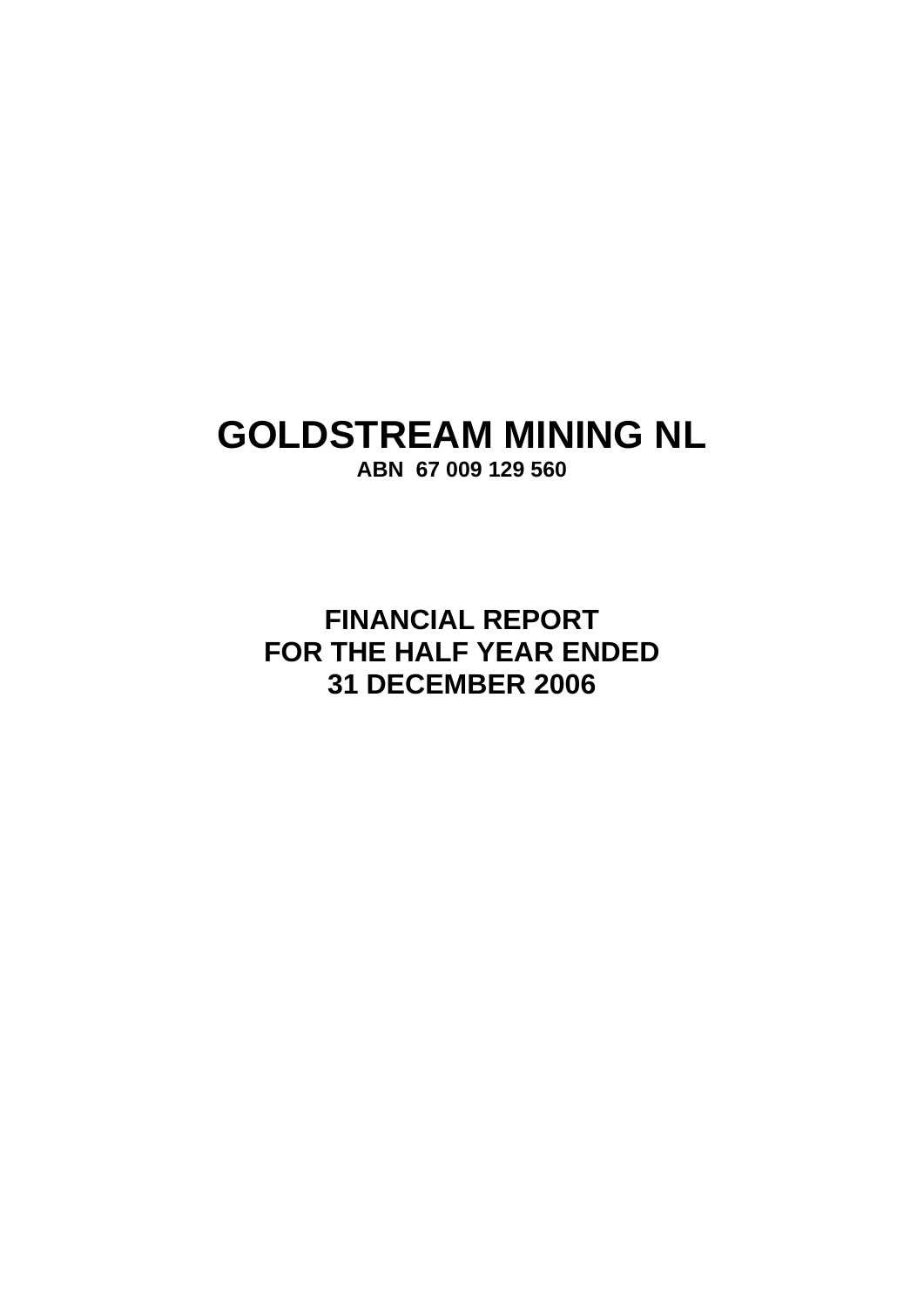# **FINANCIAL REPORT**

### **FOR THE HALF YEAR ENDED**

# **31 DECEMBER 2006**

| <b>CONTENTS</b>                                          | <b>PAGE NO.</b> |
|----------------------------------------------------------|-----------------|
| Directors' Report                                        | $1 - 3$         |
| <b>Condensed Consolidated Income Statement</b>           | 4               |
| <b>Condensed Consolidated Balance Sheet</b>              | 5               |
| <b>Condensed Consolidated Cash Flow Statement</b>        | 6               |
| Condensed Consolidated Statement of Changes in Equity    | 7               |
| Notes to the Condensed Consolidated Financial Statements | $8 - 11$        |
| Directors' Declaration                                   | 12              |
| Independent Auditors' Review Report                      | 13              |
| Auditors' Independence Declaration                       | 15              |
|                                                          |                 |

This interim financial report does not include all the notes of the type normally included in an annual financial report. Accordingly, this report is to be read in conjunction with the annual report for the year ended 30 June 2006 and any public pronouncements made by Goldstream Mining NL during the interim reporting period in accordance with the continuous disclosure requirements of the Corporations Act 2001.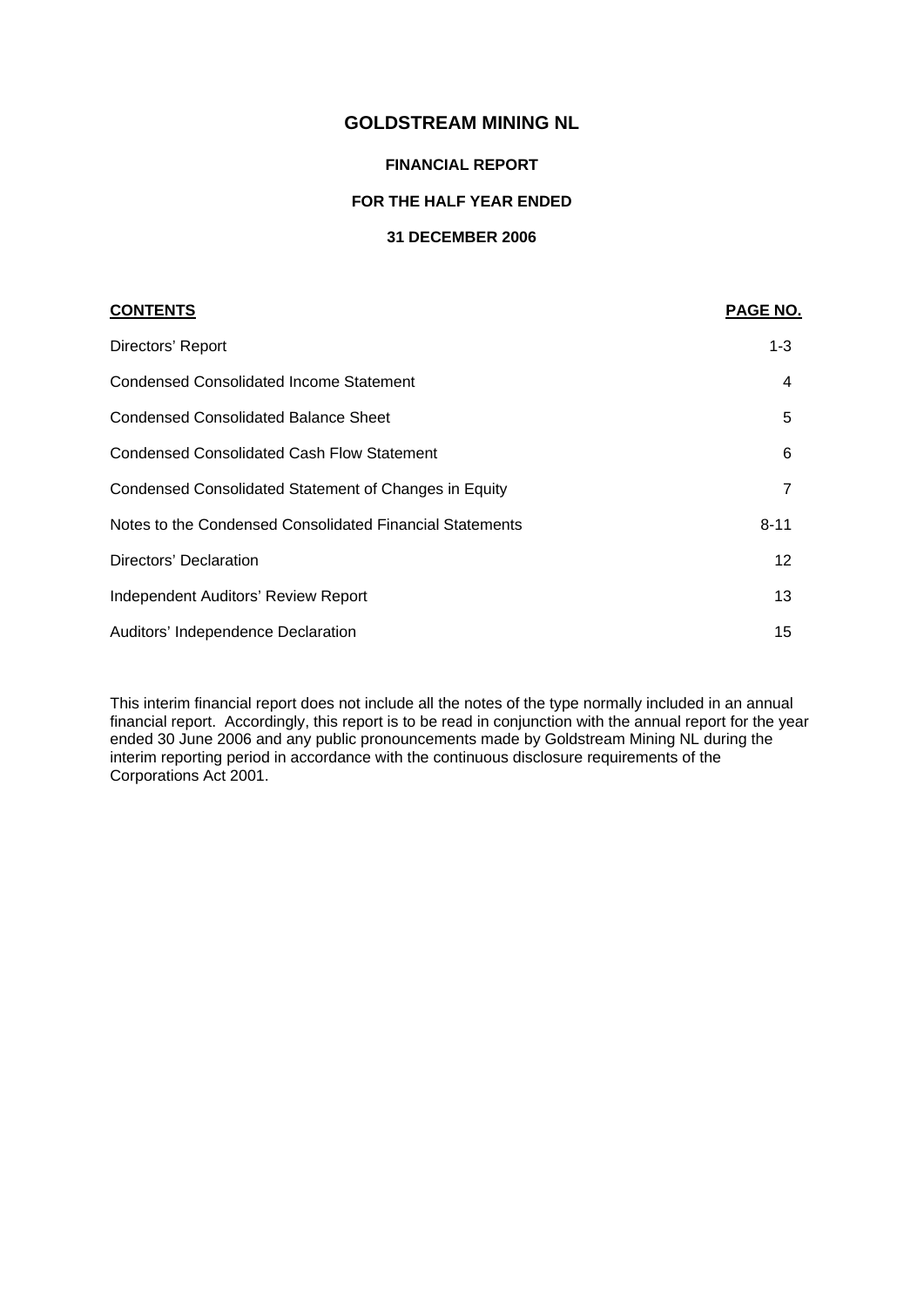#### **DIRECTORS' REPORT**

Your directors present their report on the consolidated entity consisting of Goldstream Mining NL and the entities it controlled at the end of or during the half-year ended 31 December 2006.

#### **Directors**

The following persons were directors of Goldstream Mining NL during the whole of the half-year and up to the date of this report:

Duncan Robert McBain (Chairman and Managing Director) Geoffrey Joseph Wallace (Company Secretary) Terrence Arthur Robson

#### **Operating Results**

The operating loss after tax of the consolidated entity for the half-year ended 31 December 2006 is \$3,437,731 (2005 \$1,025,023).

#### **Review of Operations**

A detailed review of operations is contained in the quarterly reports of September 2006 and December 2006 to the Australian Stock Exchange Limited.

Highlights of the Company's activities by geographical region, during the half-year were:

#### **TANZANIA**

#### **Mibango Project**

 Lonmin Plc (Lonmin) will earn a 60% interest in the Mibango Platinum-Nickel Project upon completion of a feasibility study. Lonmin may earn a further 5% interest by arranging or providing development funding to Goldstream.

 A total of 4,454 m were drilled as part of the 2006 drilling program with the main focus being on defining near-surface, PGE-rich, disseminated sulphide mineralisation and targets based on EM geophysics and structural targets.

 Lonmin has agreed to sole fund the 2007/2008 exploration program of \$3.2 million AUD and as from 30 April 2007 will takeover as operator of the project.

#### **Luwumbu Project**

 Lonmin will earn a 51% controlling interest by defining at its sole cost an Indicated Mineral Resource within the area of interest. Lonmin may earn a further 19% interest by electing to sole fund all work required to complete a feasibility study on the Indicated Mineral Resource within a further two year period.

 A total of 10,146 m were drilled as part of the 2006 field season. The drilling focussed on the Nkenja East area to follow up the NGH014 discovery intersection in 2005 and the continuation of ultramafics to the north.

 Lonmin has agreed to sole fund the 2007/2008 exploration program of \$5.3 million AUD and as from 30 April 2007 will takeover as operator of the project.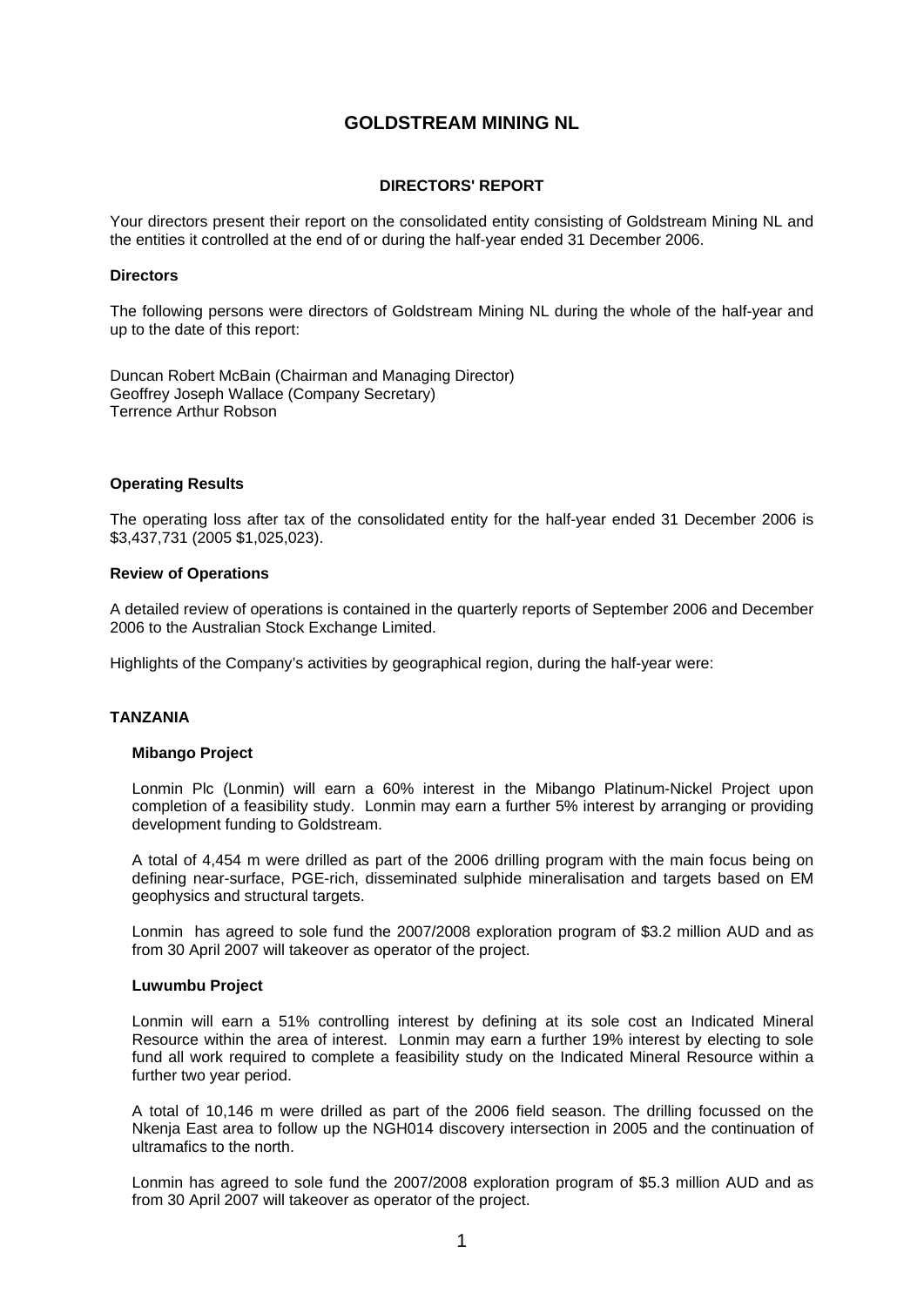#### **DIRECTORS' REPORT**

#### **Nachingwea**

Geological mapping was undertaken with a focus on the Ntaka region.

A planned 100km<sup>2</sup> VTEM survey was postponed until the 2007/2008 field season due to the unavailability of a helicopter and the onset of the wet season.

#### **Regional Reconnaissance**

The company continues to explore regions prospective for precious and base metals in Tanzania.

 The company has received from the Tanzanian Ministry of Energy and Minerals, Offers to Grant for Prospecting Licences covering a total area of 1,885 square kilometres, and are located in Central and South West Tanzania. The company has advised the Ministry of its acceptance of the Offers to Grant.

#### **AUSTRALIA**

#### **South Australia**

 Mt Woods Project – Coober Pedy Cairn Hill Magnetite / Copper-Gold Project

Work on the feasibility study, commenced June 2007, continued during the half year.

The feasibility study is investigating two options:

- On-site processing of ore to produce between 1.0 to 1.5 million tonnes per annum (mtpa) magnetite concentrate and 23,000 to 35,000 tonnes per annum of copper-gold concentrate; and
- Off-site processing of ore in China with the export of up to 2.8 mtpa ROM ore

#### Kangaroo Dam

Further PGE mineralisation intersected.

#### **Uranex NL**

The consolidated entity holds 33,000,100 ordinary fully paid shares in Uranex NL a listed uranium exploration company. At the date of this report this was 39.54% of the fully paid issued capital of Uranex NL.The shares are held in escrow until 25 October 2007.

The market prices per share at the dates shown were:

|                  | Price per share |            |
|------------------|-----------------|------------|
| 30 June 2006     | 38 cents        | 12 540 038 |
| 31 December 2006 | \$1.77          | 58 410 177 |
| 13 March 2007    | \$1.82          | 60 060 182 |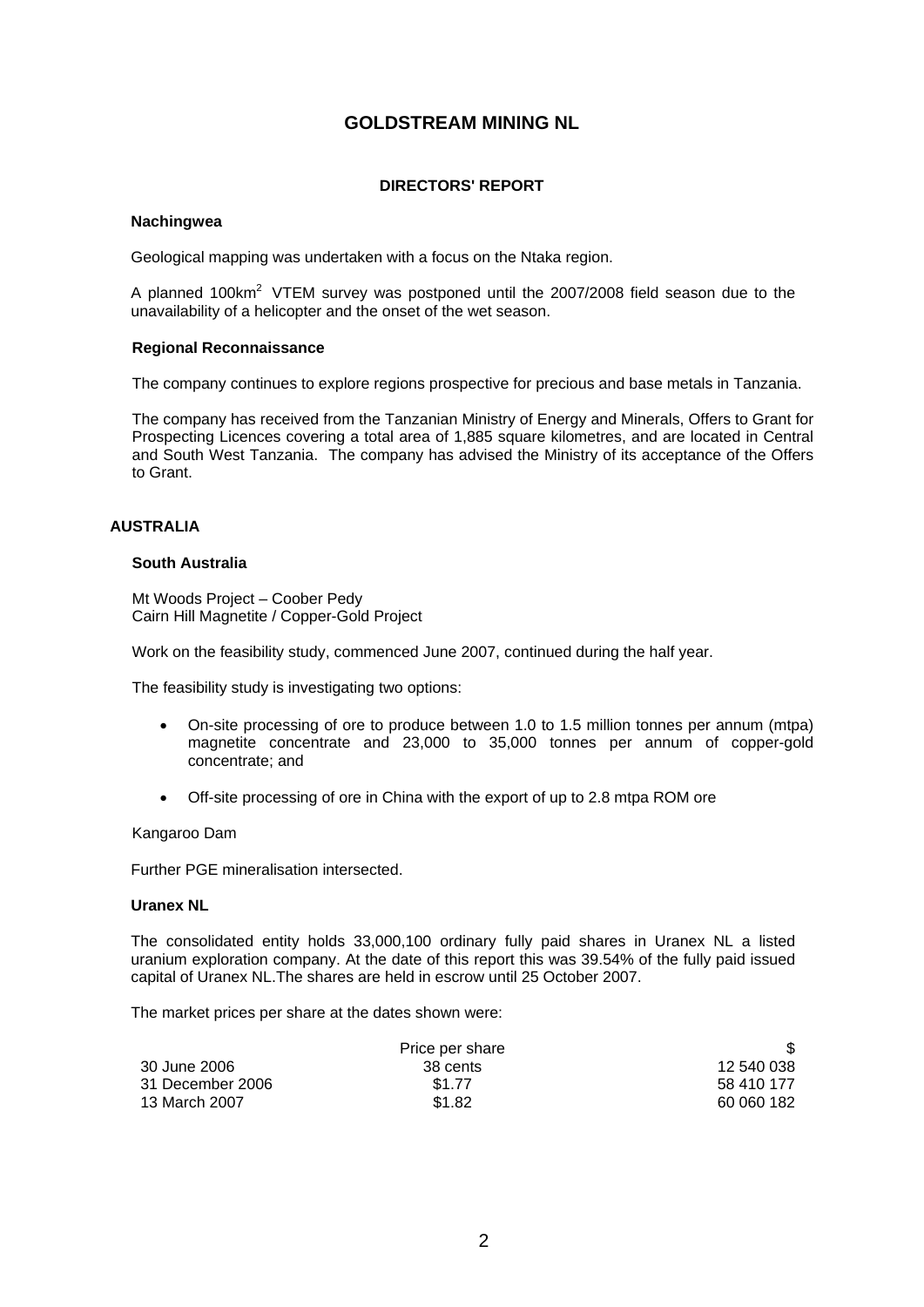#### **DIRECTORS' REPORT**

#### **Auditors' Independence Declaration**

A copy of the Auditors' Independence Declaration as required under section 307C of the Corporations Act 2001 is set out on page 15.

This report is made in accordance with a resolution of Directors.

& Wallau

G J WALLACE **DIRECTOR** PERTH, WA

13 March 2007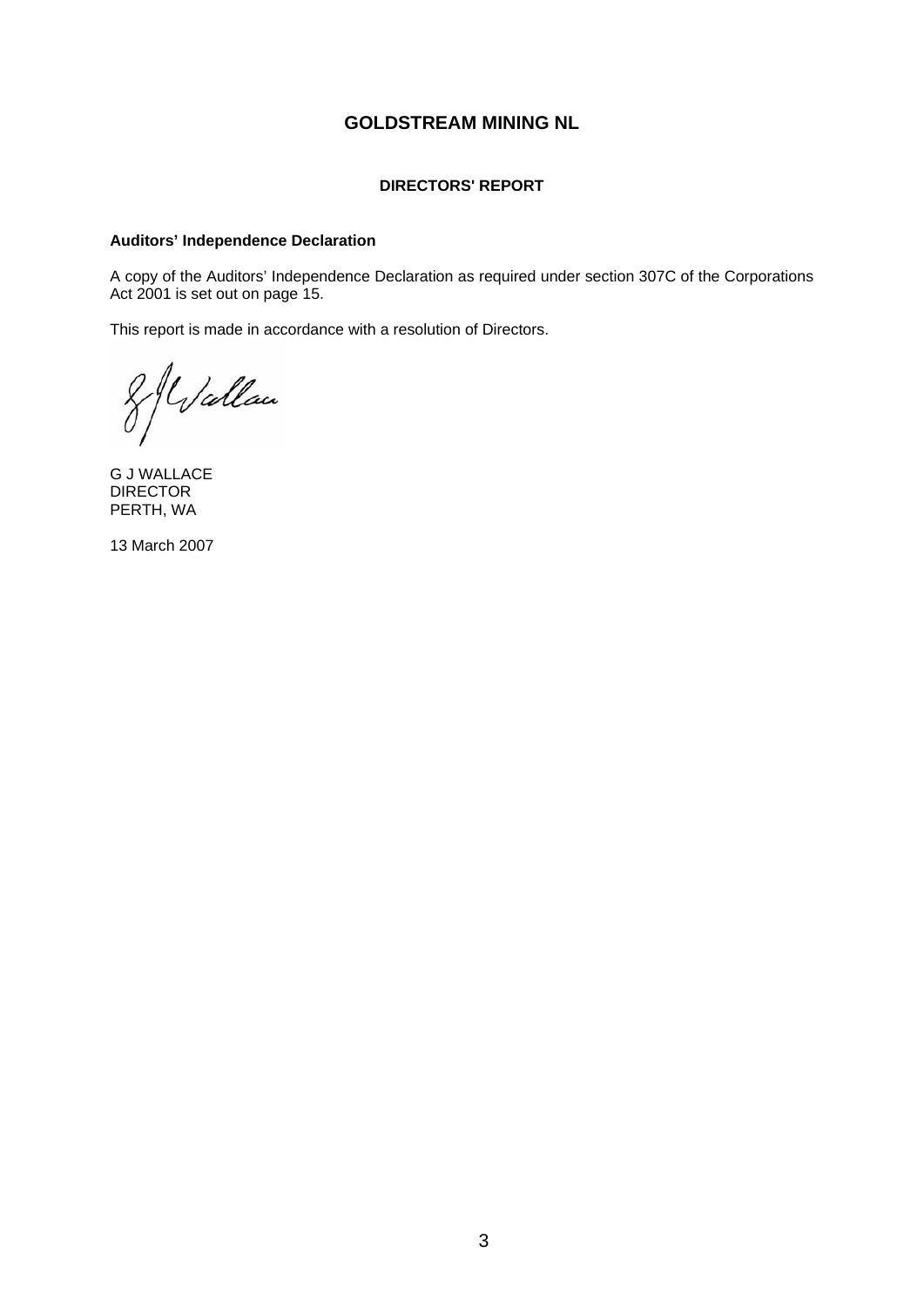#### **GOLDSTREAM MINING NL CONDENSED CONSOLIDATED INCOME STATEMENT For the half-year ended 31 December 2006**

|                                                       | <b>31 DEC</b><br>2006<br>\$ | <b>31 DEC</b><br>2005<br>\$ |
|-------------------------------------------------------|-----------------------------|-----------------------------|
| <b>Revenue from Continuing Operations</b>             |                             |                             |
| Interest receivable                                   | 414 654                     | 216 747                     |
| Net proceeds on sale of investments                   | 100 839                     | 235 788                     |
| Recovery of joint venture costs                       | 610 509                     | 341 178                     |
| Recovery of office overheads                          | 43 327                      | $\blacksquare$              |
| <b>Total Revenue</b>                                  | 1 169 329                   | 793 713                     |
| <b>Expenditure</b>                                    |                             |                             |
| Exploration expenditure written off                   | 2 355 064                   | 1 295 702                   |
| Write down in investment                              | 131 130                     | (108510)                    |
| Depreciation                                          | 40 4 85                     | 54 187                      |
| Rental expenses relating to operating leases          | 97 067                      | 106 280                     |
| Salaries and wages                                    | 672 053                     | 556 810                     |
| Employee share remuneration                           | 575 040                     |                             |
| Insurance<br>Secretarial                              | 28747<br>84 972             | 72 5 20<br>72 138           |
| <b>Consulting fees</b>                                | (19560)                     | 20 833                      |
| Cost of sale of property, plant & equipment           | 4 3 8 9                     | 710                         |
| Foreign exchange losses                               | 331 388                     | (23 487)                    |
| <b>Interest Paid</b>                                  | 406                         | 2                           |
| Other expenses from ordinary activities               | 301 391                     | 251 314                     |
| <b>Total Expenses</b>                                 | 4 602 572                   | 2 298 499                   |
| <b>Operating loss before tax</b>                      | (3433243)                   | (1 504 786)                 |
| Income tax                                            |                             |                             |
| Net loss after income tax                             | (3433243)                   | (1504786)                   |
| Net profit attributable to minority equity interests  | 4 4 8 8                     | 479 763                     |
| Net loss attributable to members of the parent entity | (3437731)                   | (1025023)                   |
| Basic loss per share (cents per share)                | (2.2)                       | (0.78)                      |

Diluted earnings per share does not represent an inferior view of the Company's performance and is not disclosed for this reason.

> The above Condensed Consolidated Income Statement should be read in conjunction with the accompanying notes.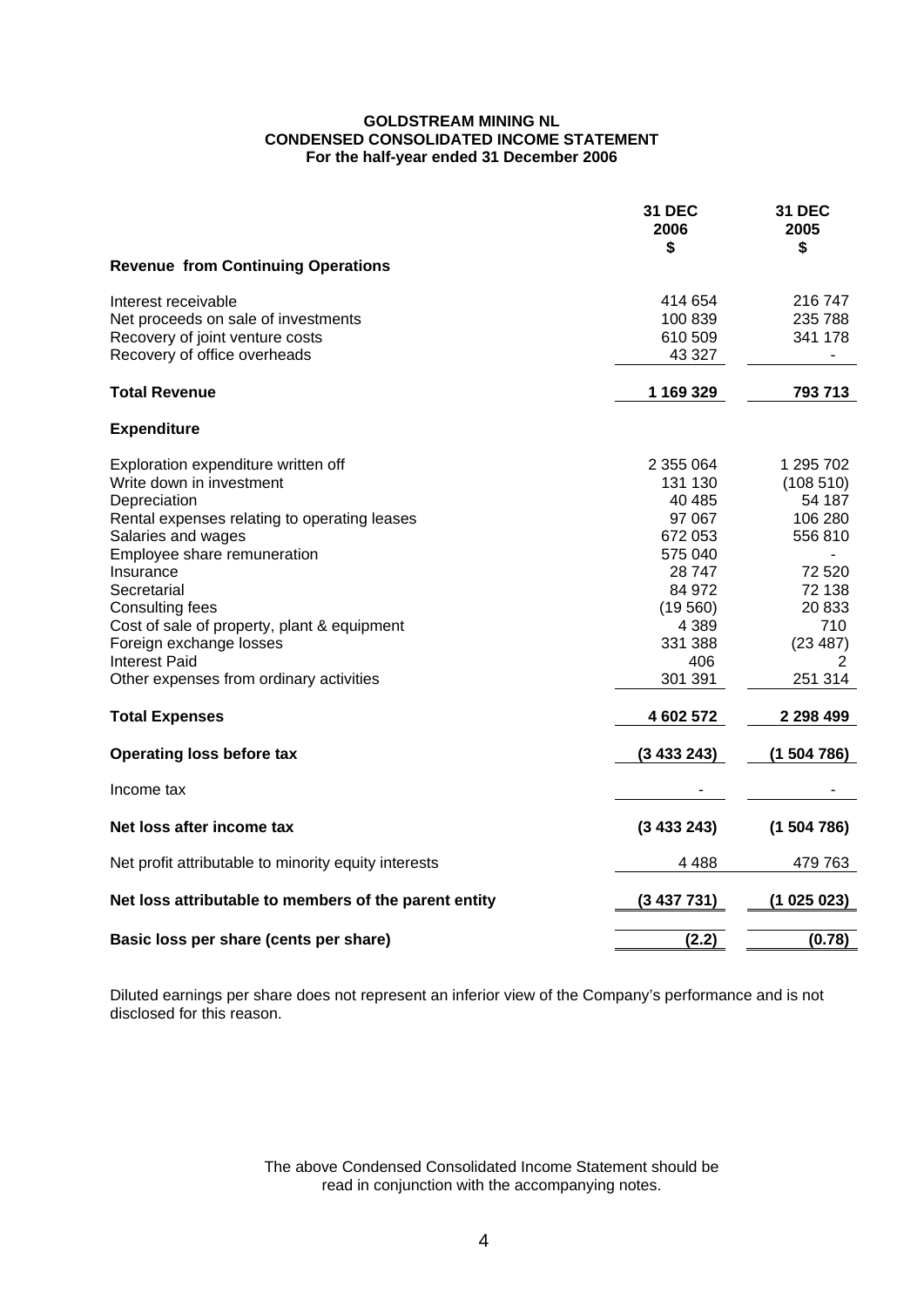# **GOLDSTREAM MINING NL CONDENSED CONSOLIDATED BALANCE SHEET As at 31 December 2006**

|                                                                                                                                   | <b>NOTE</b> | <b>31 DEC</b><br>2006<br>\$                                    | <b>30 JUN</b><br>2006<br>\$                                   |
|-----------------------------------------------------------------------------------------------------------------------------------|-------------|----------------------------------------------------------------|---------------------------------------------------------------|
| <b>Current Assets</b>                                                                                                             |             |                                                                |                                                               |
| Cash and cash equivalents<br>Trade and other receivables<br>Other financial assets                                                |             | 12 571 062<br>486 011<br>56 522                                | 14 554 187<br>225 671<br>721 976                              |
| <b>Total Current Assets</b>                                                                                                       |             | 13 113 595                                                     | 15 501 834                                                    |
| <b>Non-Current Assets</b>                                                                                                         |             |                                                                |                                                               |
| Trade and other receivables<br>Property, plant & equipment                                                                        |             | 17810<br>184 190                                               | 17810<br>185 102                                              |
| <b>Total Non-Current Assets</b>                                                                                                   |             | 202 000                                                        | 202 912                                                       |
| <b>TOTAL ASSETS</b>                                                                                                               |             | 13 315 595                                                     | 15 704 746                                                    |
| <b>Current Liabilities</b>                                                                                                        |             |                                                                |                                                               |
| Trade and other payables<br>Provisions                                                                                            |             | 1690682<br>154 855                                             | 1 496 381<br>64 829                                           |
| <b>Total Current Liabilities</b>                                                                                                  |             | 1845 537                                                       | 1 561 210                                                     |
| <b>Non-Current Liabilities</b>                                                                                                    |             |                                                                |                                                               |
| Provisions                                                                                                                        |             |                                                                | 85 710                                                        |
| <b>Total Non-Current Liabilities</b>                                                                                              |             |                                                                | 85710                                                         |
| <b>TOTAL LIABILITIES</b>                                                                                                          |             | 1845 537                                                       | 1646920                                                       |
| <b>NET ASSETS</b>                                                                                                                 |             | 11 470 058                                                     | 14 057 826                                                    |
| <b>Equity</b>                                                                                                                     |             |                                                                |                                                               |
| <b>Issued Capital</b><br>Reserves<br><b>Accumulated Losses</b><br><b>Parent Entity Interest</b><br><b>Outside Equity Interest</b> | 4           | 42 621 544<br>868 917<br>(31 927 787)<br>11 562 674<br>(92616) | 42 590 344<br>54 642<br>(28 490 056)<br>14 154 930<br>(97104) |
| <b>TOTAL EQUITY</b>                                                                                                               |             | 11 470 058                                                     | 14 057 826                                                    |

The above Condensed Consolidated Balance Sheet should be read in conjunction with the accompanying notes.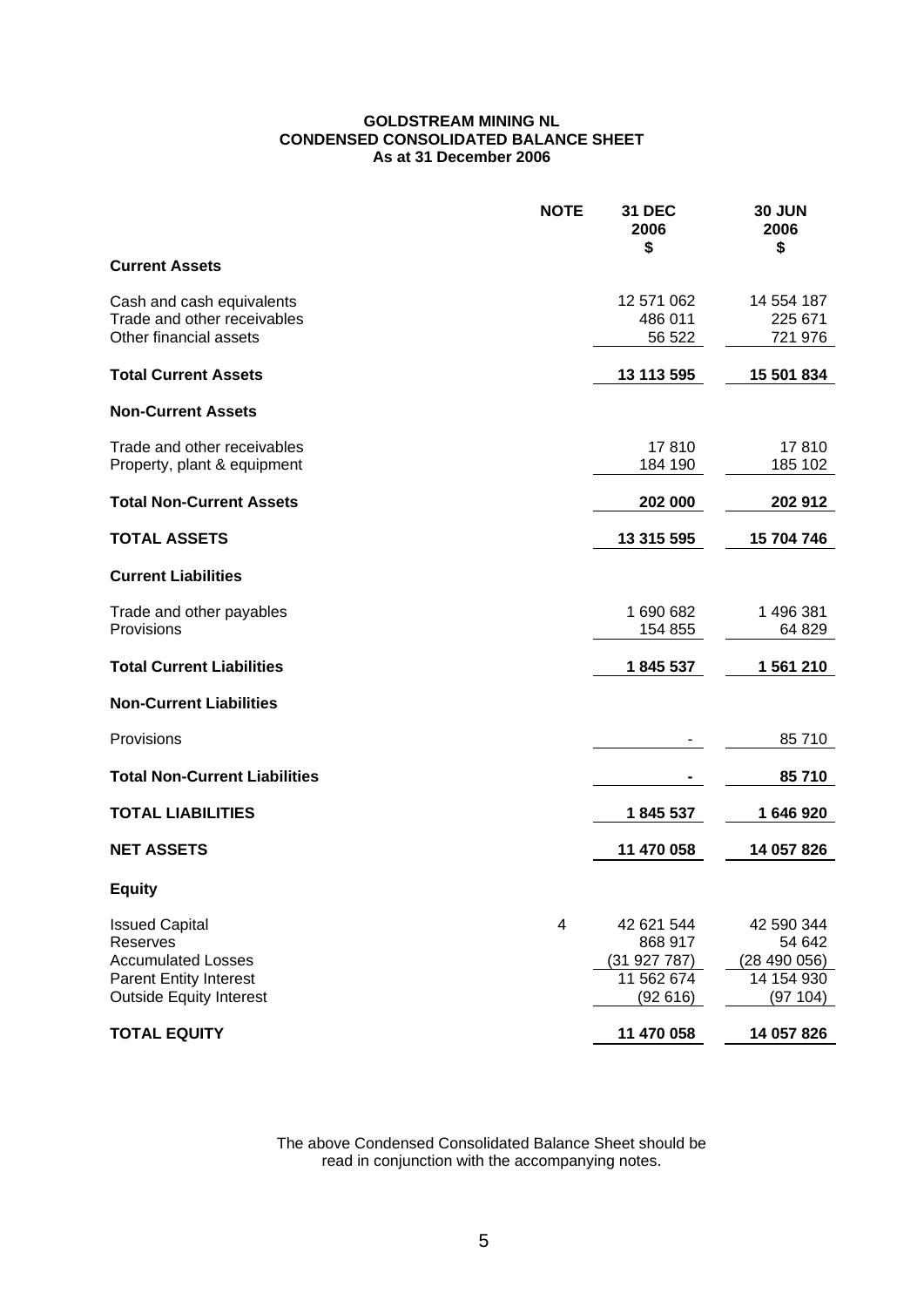# **GOLDSTREAM MINING NL CONDENSED CONSOLIDATED CASH FLOW STATEMENT for the half-year ended 31 December 2006**

|                                                                                                          | <b>31 DEC</b><br>2006<br>S | <b>31 DEC</b><br>2005<br>\$ |
|----------------------------------------------------------------------------------------------------------|----------------------------|-----------------------------|
| Cash flows from operating activities                                                                     |                            |                             |
| Interest received                                                                                        | 417 201                    | 191 932                     |
| Interest paid                                                                                            | (406)                      | (2)                         |
| Payments to suppliers and employees                                                                      | (1464707)                  | (1247813)                   |
| Net cash inflow/(outflow) from operating<br>activities                                                   | (1047912)                  | (1055883)                   |
| <b>Cash flows from investing activities</b>                                                              |                            |                             |
| Proceeds from Joint Venture Partner                                                                      |                            |                             |
| on Exploration Expenditure                                                                               | 4 870 590                  | 3 570 626                   |
| Payment of exploration expenditure                                                                       | (6283577)                  | (4253332)                   |
| Payment for investment                                                                                   | (132790)                   |                             |
| Acquisition of plant and equipment                                                                       | (31811)                    | (80987)                     |
| Repayment of loan to associate                                                                           | 163 473                    |                             |
| <b>Payment for Security Bonds</b>                                                                        |                            | (22 000)                    |
| Proceeds of sale of equity in investments                                                                | 271 647                    | 347 788                     |
| Proceeds of sale of plant and equipment                                                                  | 200                        | 4 0 6 8                     |
| Net cash inflow/(outflow) from investing activities                                                      | (1142268)                  | (433 837)                   |
| <b>Cash flows from financing activities</b>                                                              |                            |                             |
| Proceeds from issue / conversion of shares                                                               | 31 200                     | 5983262                     |
| Net cash inflow/(outflow) from financing activities                                                      | 31 200                     | 5983262                     |
| Net cash inflow/(outflow) for the half year                                                              | (2 158 980)                | 4 493 542                   |
| Cash and cash equivalents at the beginning of the half year<br>Effect of exchange rates on cash holdings | 14 554 187                 | 5 687 306                   |
| in foreign currencies                                                                                    | 175 855                    | 23 487                      |
| Cash and cash equivalents at the end of the half year                                                    | 12 571 062                 | 10 204 335                  |

The above Condensed Consolidated Statement of Cash Flows should be read in conjunction with the accompanying notes.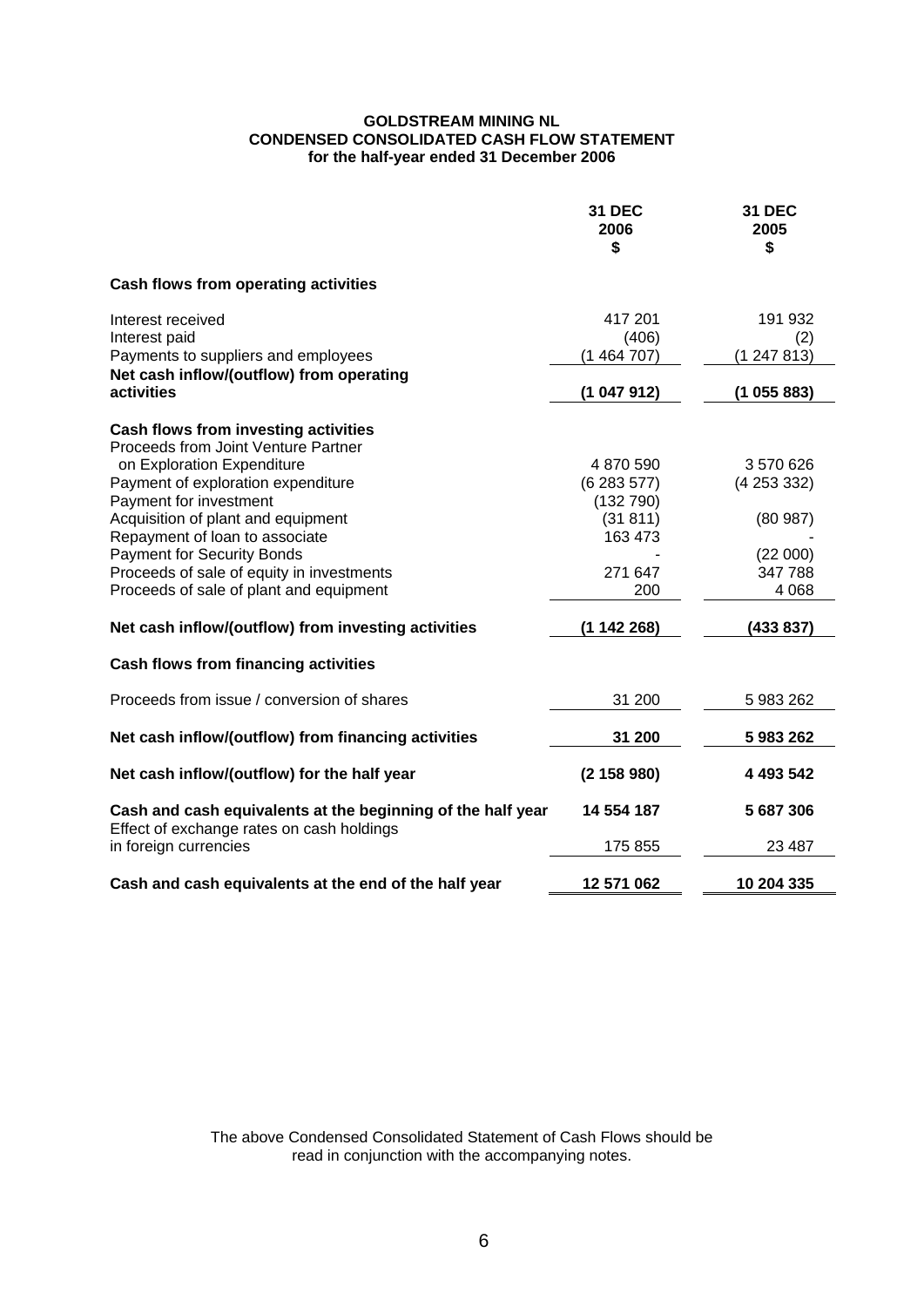#### **GOLDSTREAM MINING NL CONDENSED CONSOLIDATED STATEMENT OF CHANGES IN EQUITY for the half-year ended 31 December 2006**

|                                                                                                                                        | <b>31 DEC</b><br>2006<br>\$   | <b>31 DEC</b><br>2005<br>\$ |
|----------------------------------------------------------------------------------------------------------------------------------------|-------------------------------|-----------------------------|
| Total equity at the beginning of the financial<br>period                                                                               | 14 057 826                    | 5739193                     |
| Change in minority interests<br>Change in foreign currency reserve<br>Change in partly paid shares reserve                             | 4 4 8 8<br>575 080<br>239 195 | (479763)                    |
| Net income recognised directly in equity                                                                                               | 818763                        | (479 763)                   |
| Loss for the period<br>Total recognised income and expense for the<br>period attributable to members of Goldstream<br><b>Mining NL</b> | (3437731)<br>11 438 858       | (1025023)<br>4 234 407      |
| Transactions with equity holders in their<br>capacity as equity holders:                                                               |                               |                             |
| Issue of partly paid shares during the period<br>Conversion of partly paid shares during the period<br>Shares issued during the period | 24 000<br>7 200               | 5983262                     |
|                                                                                                                                        | 31 200                        | 5983262                     |
| Total equity at the end of the financial period                                                                                        | 11 470 058                    | 10 217 669                  |

The above Condensed Consolidated Statement of Changes in Equity should be read in conjunction with the accompanying notes.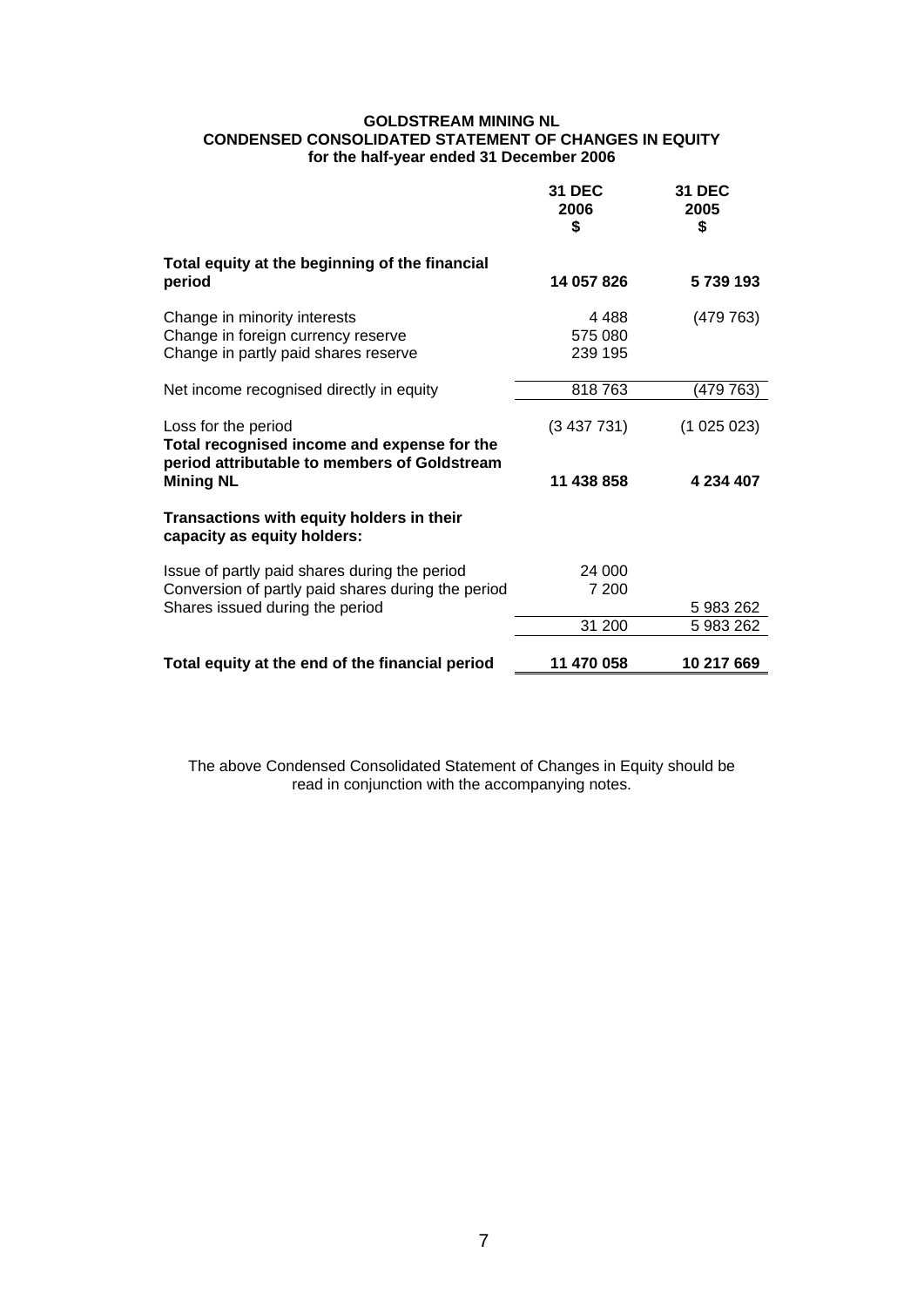#### 1. Basis of preparation of the Half- year Financial Report

 This general purpose financial report for the interim half-year reporting period ended 31 December 2006 has been prepared in accordance with Accounting Standard AASB 134: Interim Financial Reporting and the Corporations Act 2001.

 This interim financial report does not include all the notes of the type normally included in an annual financial report. Accordingly, this report is to be read in conjunction with the annual report for the year ended 30 June 2006 and any public announcements made by Goldstream Mining NL during the interim period in accordance with the continuous disclosure requirements of the Corporations Act 2001.

The accounting policies adopted are consistent with those of the previous financial year and corresponding interim financial report. The financial report has been prepared under the under the historical cost convention, as modified by the revaluation of available-for-sale financial assets, financial assets and liabilities (including derivative instruments) at fair value through profit or loss, certain classes of property, plant and equipment and investment property.

#### **2. Loss from Ordinary Activities**

| The following revenue and expense items<br>are relevant in explaining the financial<br>performance for the interim period | <b>31 DEC</b><br>2006 | <b>31 DEC</b><br>2005<br>\$ |
|---------------------------------------------------------------------------------------------------------------------------|-----------------------|-----------------------------|
| Interest from other persons                                                                                               | 414 654               | 216 747                     |
| Net proceeds from sale of investments                                                                                     | 100839                | 235 788                     |
| Write off of capitalised exploration                                                                                      | (2355064)             | (1295702)                   |
| Salaries and Wages                                                                                                        | (672 053)             | (556 810)                   |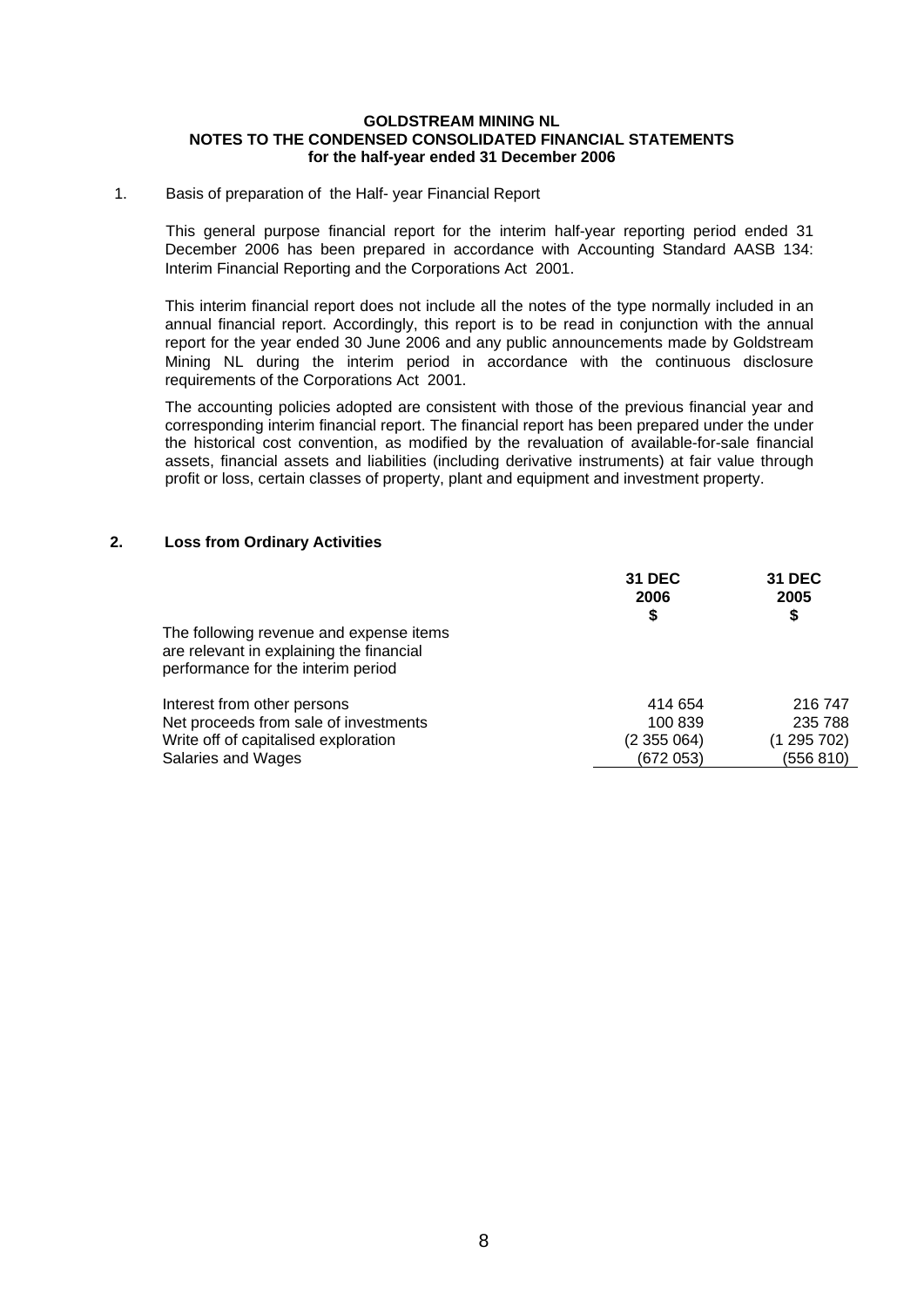# **3. Segment Information.**

| <b>Segment Results and Revenues</b><br><b>Primary Reporting</b><br>- Geographical Segments | 31.12.2006<br><b>Segment</b><br>Result<br>\$ | 31.12.2006<br><b>Segment</b><br>Revenue<br>\$ | 31.12.2005<br><b>Segment</b><br><b>Result</b><br>\$ | 31.12.2005<br><b>Segment</b><br>Revenue<br>\$ |
|--------------------------------------------------------------------------------------------|----------------------------------------------|-----------------------------------------------|-----------------------------------------------------|-----------------------------------------------|
| Australia                                                                                  | 2 806 503                                    | 1 142 823                                     | 726 081                                             | 533 517                                       |
| India                                                                                      | 15 514                                       |                                               | 20786                                               |                                               |
| East Africa                                                                                | 602 429                                      | 26 50 6                                       | 315 776                                             | 222 576                                       |
| Canada                                                                                     | 13 285                                       |                                               |                                                     |                                               |
| Oceana                                                                                     |                                              |                                               | (37 620)                                            | 37 620                                        |
| <b>Consolidated</b>                                                                        | 3 437 731                                    | 1 169 329                                     | 1 025 023                                           | 793 713                                       |

#### **Segment Assets and Liabilities Primary Reporting**

| - Geographical Segments              | 31.12.2006<br><b>Segment</b><br><b>Assets</b><br>\$ | 31.12.2006<br><b>Segment</b><br>Liabilities<br>\$ | 30.06.2006<br><b>Segment</b><br><b>Assets</b><br>\$ | 30.06.2006<br><b>Segment</b><br><b>Liabilities</b><br>S |
|--------------------------------------|-----------------------------------------------------|---------------------------------------------------|-----------------------------------------------------|---------------------------------------------------------|
| Australia                            | 13 132 652                                          | 1 514 700                                         | 20 765 231                                          | 2 432 994                                               |
| India                                | 10 146                                              | 2 5 5 1                                           | 7813                                                | 169 824                                                 |
| East Africa                          | 151 074                                             | 298 036                                           | 178 605                                             | 3715193                                                 |
| Canada                               | 21 7 23                                             | 30 250                                            |                                                     |                                                         |
| Oceana<br>Inter-segment eliminations |                                                     |                                                   | (5246903)                                           | 575 812<br>(5 246 903)                                  |
| <b>Consolidated</b>                  | 13 315 595                                          | 1845 537                                          | 15 704 746                                          | 1646920                                                 |

#### **4. Issued Capital**

| There was no change in the Company's issued capital in the six months to 31 December 2005 | Number of<br>shares    | Value<br>\$        |
|-------------------------------------------------------------------------------------------|------------------------|--------------------|
| Movements in fully paid shares                                                            |                        |                    |
| Beginning of the half year<br>Conversion of partly paid shares to fully paid shares       | 144 989 214<br>120 000 | 42 494 198<br>8400 |
| Balance 31 December 2006                                                                  | 145 109 214            | 42 502 598         |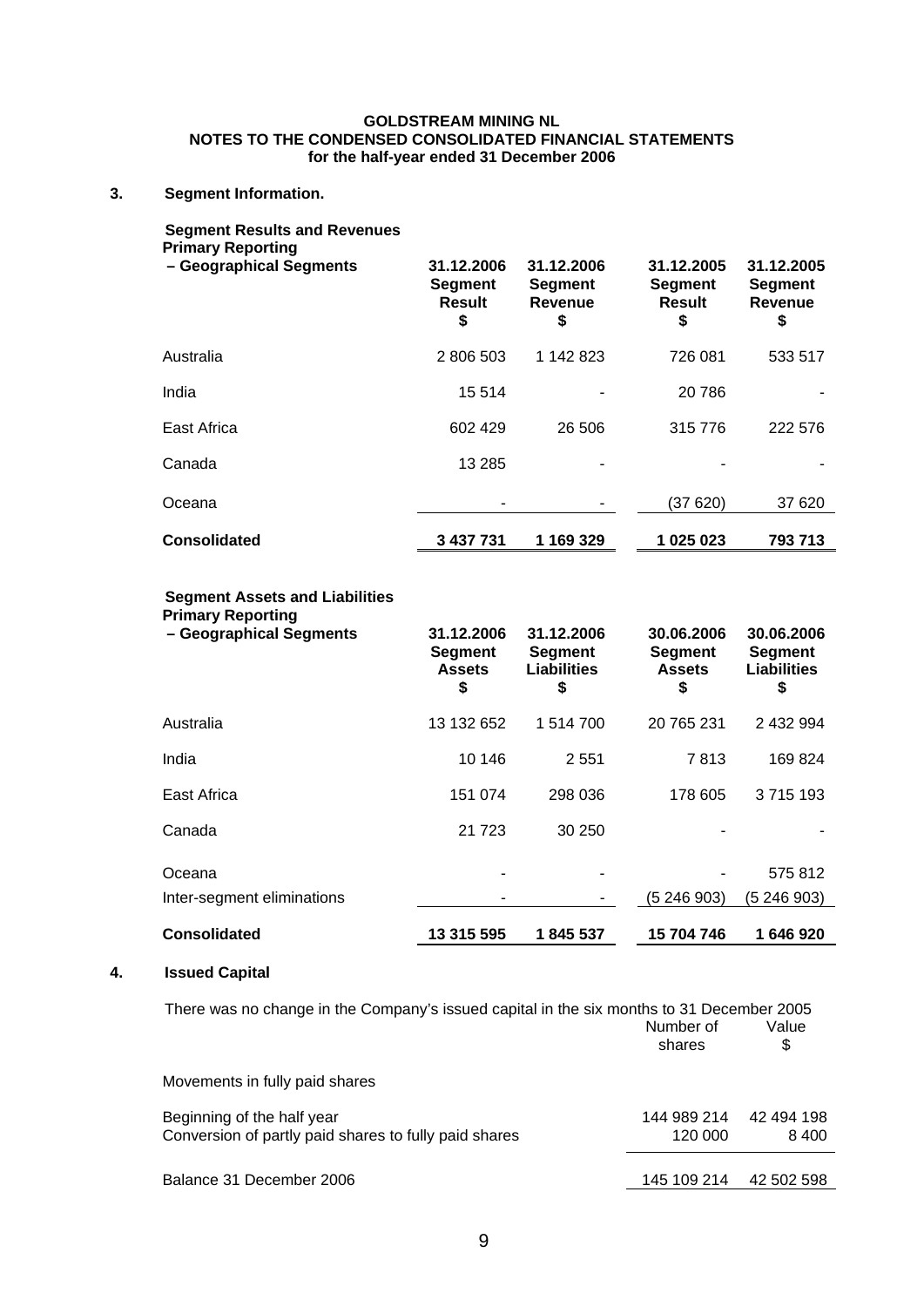|                                                                                                                    | Number of<br>shares               | Value<br>\$                 |
|--------------------------------------------------------------------------------------------------------------------|-----------------------------------|-----------------------------|
| Movements in partly paid shares                                                                                    |                                   |                             |
| Beginning of the half year<br>Conversion of partly paid shares to fully paid shares<br>Issued during the half year | 9614589<br>(120 000)<br>2 400 000 | 96 146<br>(1 200)<br>24 000 |
| Balance 31 December 2006                                                                                           | 11 894 589                        | 118 946                     |
| Total issued capital                                                                                               |                                   | 42 621 544                  |

On 8 September 2006 the Company issued 2,400,000 partly paid shares paid to 1cent in accordance with a resolution put to shareholders on that date.

On 26 September 2006 120,000 partly paid shares were converted to fully paid at a conversion price of 6 cents.

No fully paid shares were issued during the half year to 31 December 2006.

#### **5. Acquisition of Subsidiary Companies**

Goldstream Mozambique Ltd was incorporated in Mozambique on 20 July 2006

Continental Nickel Ltd was incorporated in Canada on 23 November 2006

Ngwena Ltd was incorporated in Tanzania on 8 December 2006

The cost of investments in subsidiary companies has been fully provided for in the accounts of the parent entity.

#### 6. **Share Based Payments**

The Group provides benefits to employees (including directors) and consultants of the Group in the form of share-based payment transactions, whereby employees or consultants are issued with partly paid shares of Goldstream Mining NL. The partly paid shares, paid to one cent, are issued in accordance with the Company's Employee Share Incentive Plan.

On 8 September 2006 a grant of 2,400,000 partly paid shares at was made to directors.

The Company used the Black Scholes option pricing formulae to value the partly paid shares allotted. The assumptions were:

| Market value of fully paid shares as at 8 September 2006 | 51 cents    |
|----------------------------------------------------------|-------------|
| Volatility factor                                        | 60%         |
| Assumed term                                             | 5 years     |
| Risk free interest rate                                  | 5.8%        |
| Discount for non negotiability / unlisted shares         | 30%         |
| The value of partly paid shares issued was calculated at | 23.96 cents |

The partly paid shares were issued paid to 1cent with 45 cents to pay being a 5 cent discount to market price of fully paid shares at date of issue. As at 31 December 2006 the market price of fully paid shares was 66.5 cents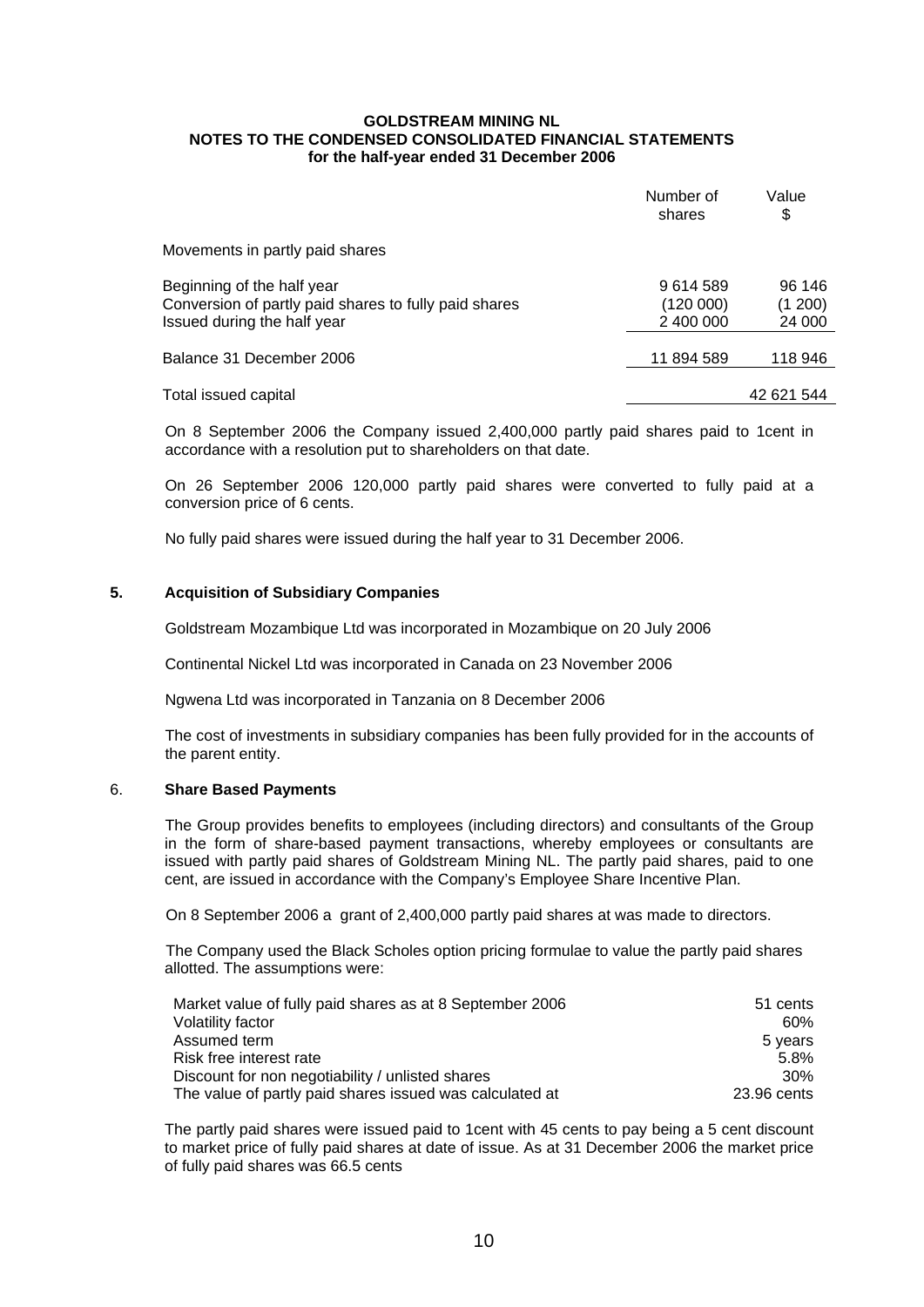# **7. Contingent Liabilities**

The company is not aware of any contingent liabilities which existed as at the end of the half year or have arisen as at the date of this report.

#### **8. Events Occurring after Balance Date**

Kudu Ltd was incorporated in Tanzania on 17 January 2007

On 9 February 2007 the company issued 1,300,000 fully paid ordinary shares as per the Sale and Purchase EL38/1732 Agreement dated 16 May 2005.

On 9 February 2007, 250,000 partly paid shares were converted to fully paid.

On 23 February 2007 the Company advanced Continental Nickel Ltd \$650,000 CAD for the purposes of working capital and share issue expenses. The monies are repayable on the earlier of 1 February 2008 or 30 days after the issue of shares in Continental Nickel Ltd pursuant to a prospectus financing \$11.5 million CAD and the concurrent listing of those shares on a recognised Canadian stock exchange.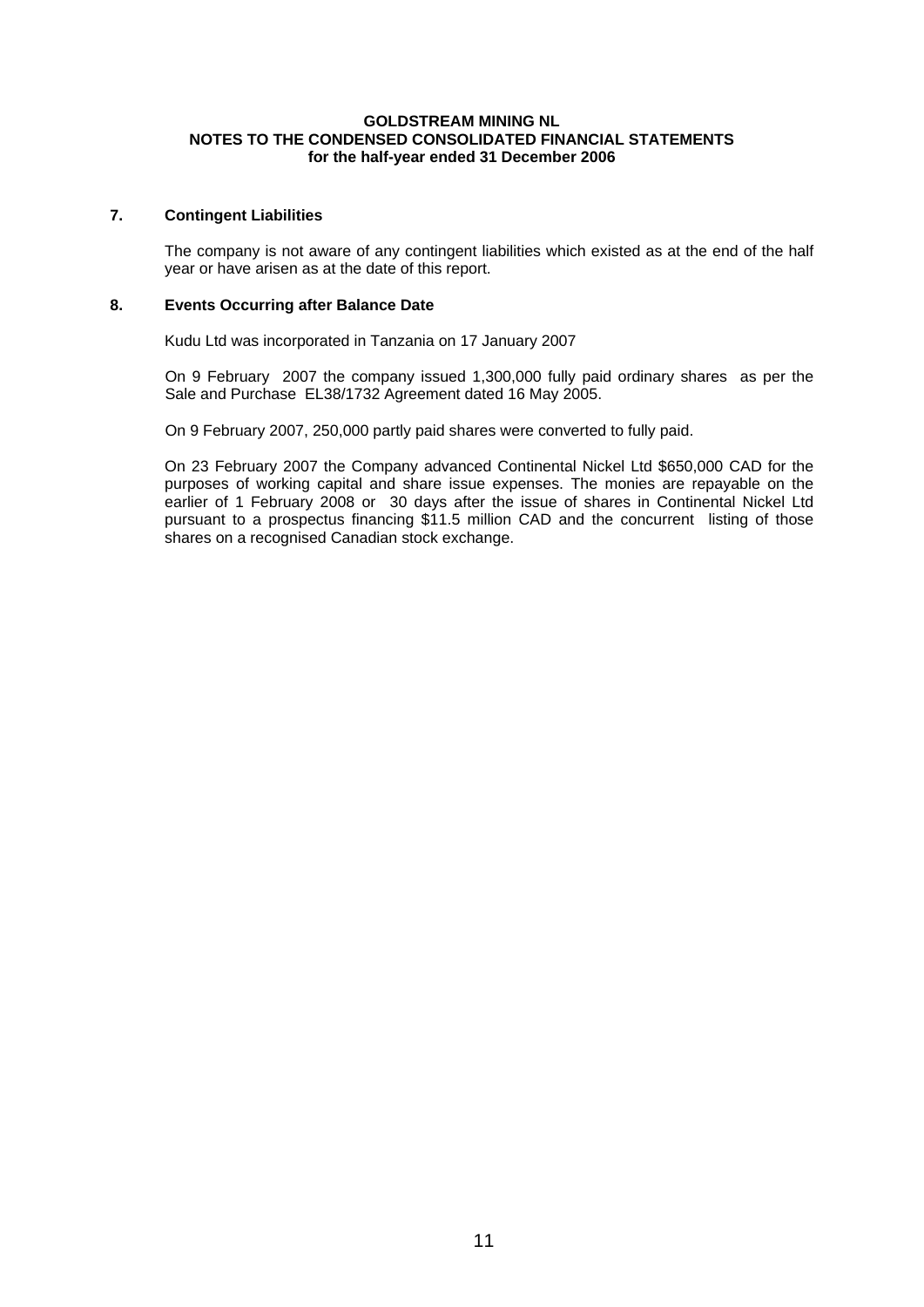#### **GOLDSTREAM MINING NL DIRECTORS' DECLARATION**

The directors of the company declare that:

- 1. The financial statements and notes, as set out on pages 4 to 11
	- (a) comply with Accounting Standards, the Corporations Regulations 2001 and other mandatory professional reporting requirements; and
	- (b) give a true and fair view of the consolidated entity's financial position as at 31 December 2006 and of its performance and cash flows for the half-year ended on that date.
- 2. In the directors opinion:
	- (a) the financial statements and notes are in accordance with the Corporations Act 2001; and
	- (b) there are reasonable grounds to believe the company will be able to pay its debts as and when they become due and payable.

This declaration is made in accordance with a resolution of the Board of Directors.

Signed at Perth, Western Australia on this  $13<sup>th</sup>$  day of March 2007.

& Wallau

G J WALLACE DIRECTOR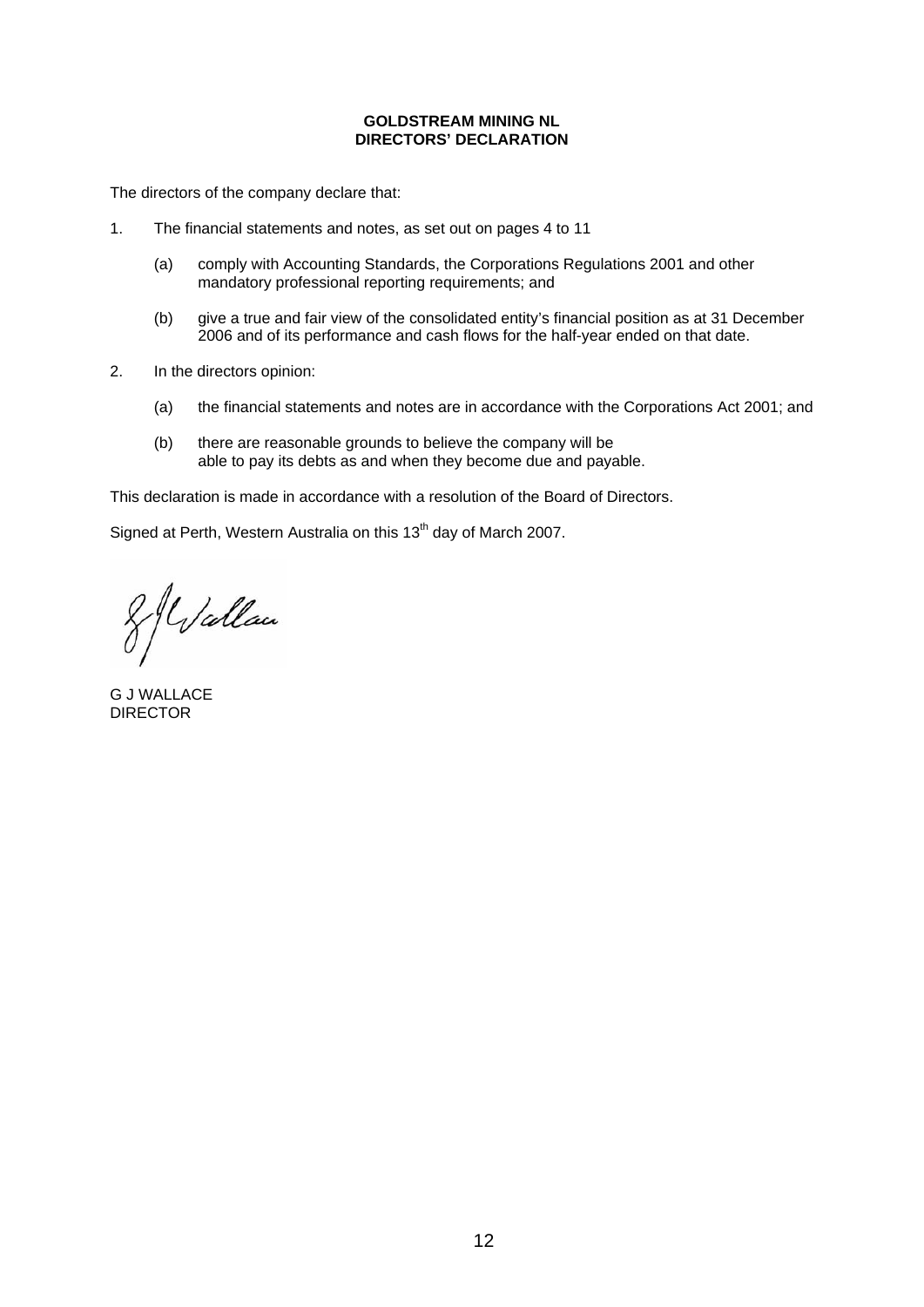# Stantons Internatior

ABN 41 103 088 697

LEVEL 1, 1 HAVELOCK STREET WEST PERTH WA 6005, AUSTRALIA PH: 61 8 9481 3188 · FAX: 61 8 9321 1204 www.stantons.com.au

# **INDEPENDENT AUDITOR'S REVIEW REPORT TO THE MEMBERS OF GOLDSTREAM MINING NL**

# **Report on the Half-Year Financial Report**

We have reviewed the accompanying half-year financial report of Goldstream Mining NL, which comprises the consolidated condensed balance sheet as at 31 December 2006, and the consolidated condensed income statement, condensed statement of changes in equity and condensed cash flow statement for the half-year ended on that date, a statement of accounting policies, other selected explanatory notes and the directors' declaration.

# *Directors' Responsibility for the Half-Year Financial Report*

The directors of the Company are responsible for the preparation and fair presentation of the half-year financial report in accordance with Australian Accounting Standards (including the Australian Accounting Interpretations) and the *Corporations Act 2001*. This responsibility includes designing, implementing and maintaining internal controls relevant to the preparation and fair presentation of the half-year financial report that is free from material misstatement, whether due to fraud or error; selecting and applying appropriate accounting policies; and making accounting estimates that are reasonable in the circumstances.

# *Auditor's Responsibility*

Our responsibility is to express a conclusion on the half-year financial report based on our review. We conducted our review in accordance with Auditing Standard on Review Engagements ASRE 2410 *Review of an Interim Financial Report Performed by the Independent Auditor of the Entity*, in order to state whether, on the basis of the procedures described, we have become aware of any matter that makes us believe that the financial report is not in accordance with the *Corporations Act 2001* including giving a true and fair view of the consolidated entity's financial position as at 31 December 2006 and its performance for the half year ended on that date; and complying with Accounting Standard AASB 134 *Interim Financial Reporting* and the *Corporations Regulations 2001*. As the auditor of Goldstream Mining NL, ASRE 2410 requires that we comply with the ethical requirements relevant to the audit of the annual financial report.

Bedford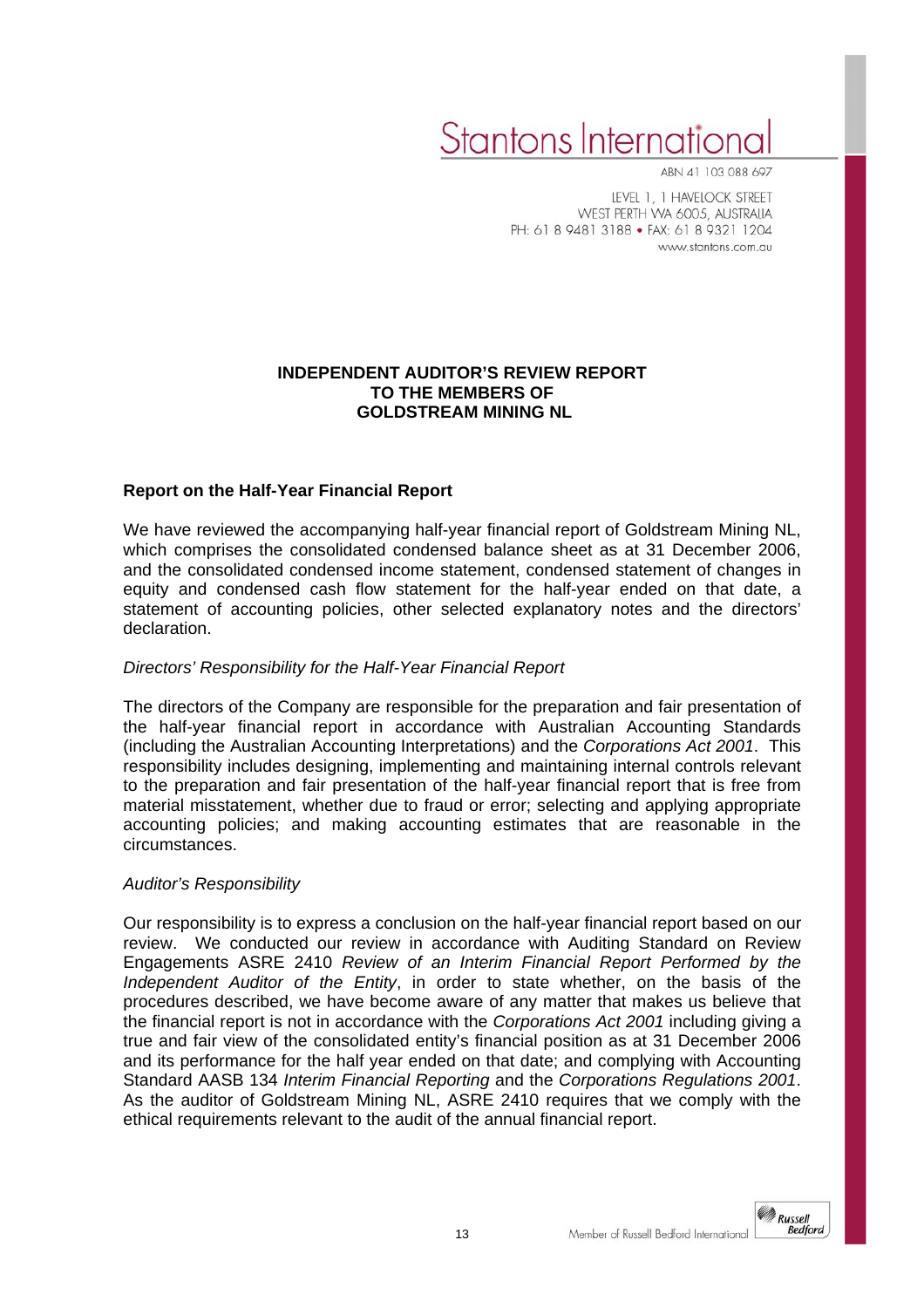A review of a half-year financial report consists of making enquiries, primarily of persons responsible for financial and accounting matters, and applying analytical and other review procedures. A review is substantially less in scope than an audit conducted in accordance with Australian Auditing Standards and consequently does not enable us to obtain assurance that we would become aware of all significant matters that might be identified in an audit. Accordingly, we do not express an audit opinion.

# *Independence*

In conducting our review, we have complied with the independence requirements of the *Corporations Act 2001*. We confirm that the independence declaration required by the *Corporations Act 2001,* has been provided to the directors of Goldstream Mining NL on 13 March 2007.

# *Conclusion*

Based on our review, which is not an audit, we have not become aware of any matter that makes us believe that the half-year financial report of Goldstream Mining NL is not in accordance with the *Corporations Act 2001* including:

- (a) giving a true and fair view of the consolidated entity's financial position as at 31 December 2006 and of its performance for the half-year ended on that date; and
- (b) complying with Accounting Standard AASB 134 Interim Financial Reporting and Corporations Regulations 2001.

# **STANTONS INTERNATIONAL (Authorised Audit Company)**

**Keith Lingard Director** 

West Perth, Western Australia 13 March 2007